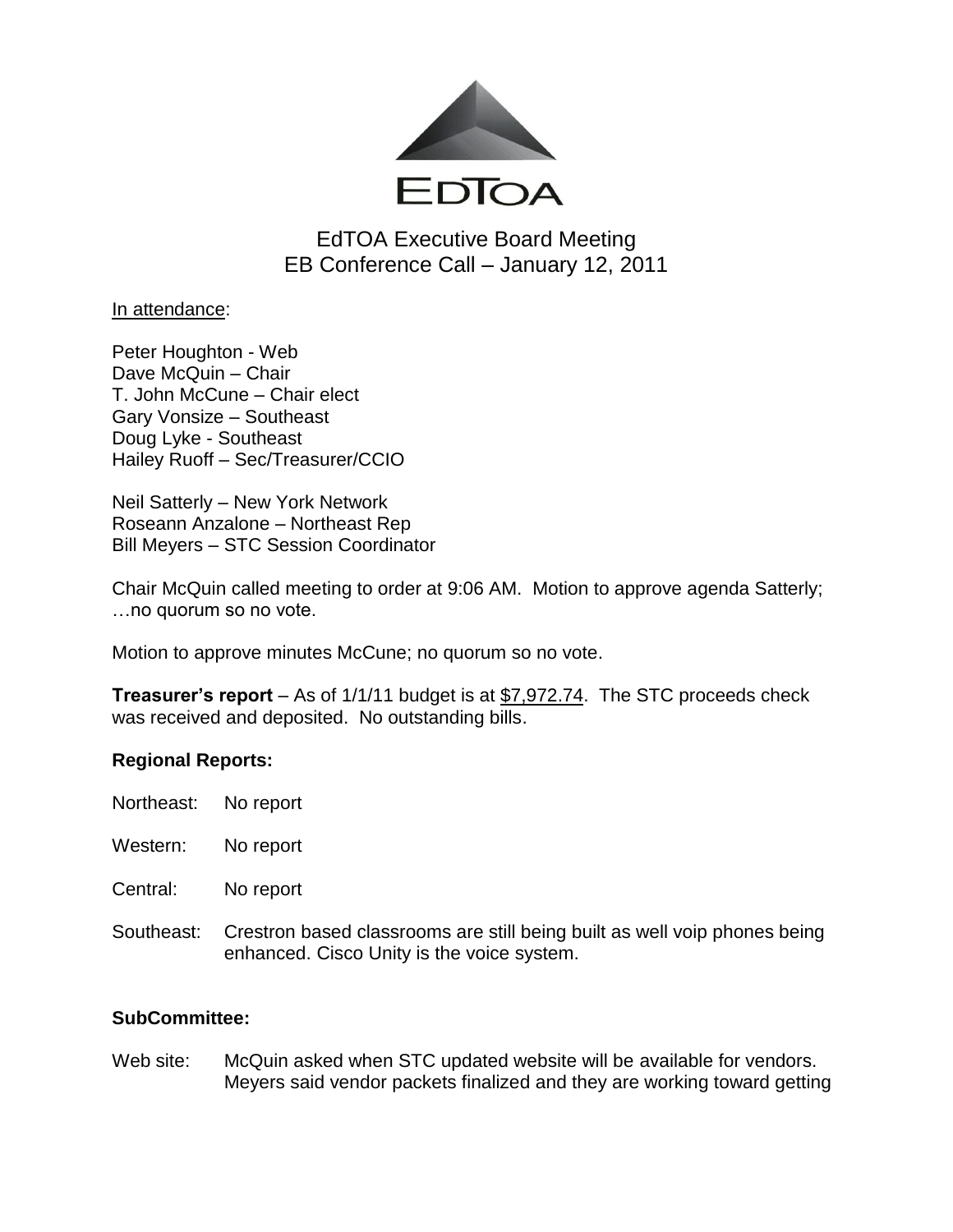online submission of session in the next week. Next month for registration.

- NYN: no report
- CCIO: Meetings held via phone conference every month. First one Hailey will be able to attend is 1/20. Request went it to be added to CCIO listserv and it wasn't processed until January. Monthly minutes will be shared.
- FACT2: Rep not on call but McQuin stated that the group could have big impact on classroom design and construction. The ken log of spaces and space design and potentially including a table and working with the construction fund for square foot allowance….this could impact system wide.
- CCSID: Had conversation with ECHO360 no longer offering deals for loaner equipment, there would be some cost now. McQuin's understanding is that there is some server config and time involved in set-up which is why the change. McCune looked into Integrity and is not aware of any SUNY's using this system. He will be trying to explore this during the semester. McQuin would like to share that he spoke with Ken Schravin with Camtasia about Camtasia Relay. Thinks they will host a trial for free. They will set-up their server and open an account for you and provide it to for no cost. McQuin is not positive but will be following up with him this afternoon. Not sure if 30 day or what time limit is. His campus is looking for a software solution.

Ensemble TV – ITEC is looking to get into it but Notarius is unsure how he should open it up to people as a hosted solution through ITEC. McCune sent info to list on how to get a trial.

### **Continuing Business:**

### Membership:

Member Survey – McQuin sent it out on December  $13<sup>th</sup>$  to the general membership list. We got 32 responses started but only 17 completed it. Meyers will reset the survey to the end of the month and McQuin will send out a second request to the entire membership to fill out.

### SBE Expo

Participation: Baycura is not on call. McQuin said Tom Nichols has not gotten back to him or McCune in terms of planning. McQuin will reach out to Tom one more time to try to get something going. We need the commitment from SBE (Nichols) to go forward, so we can promote at STC to our members. We do not want to detract from STC for SBE but we do want to partner with them and could help with vendors. We have limited information and need Nichols to provide us with more. McCune will follow up instead and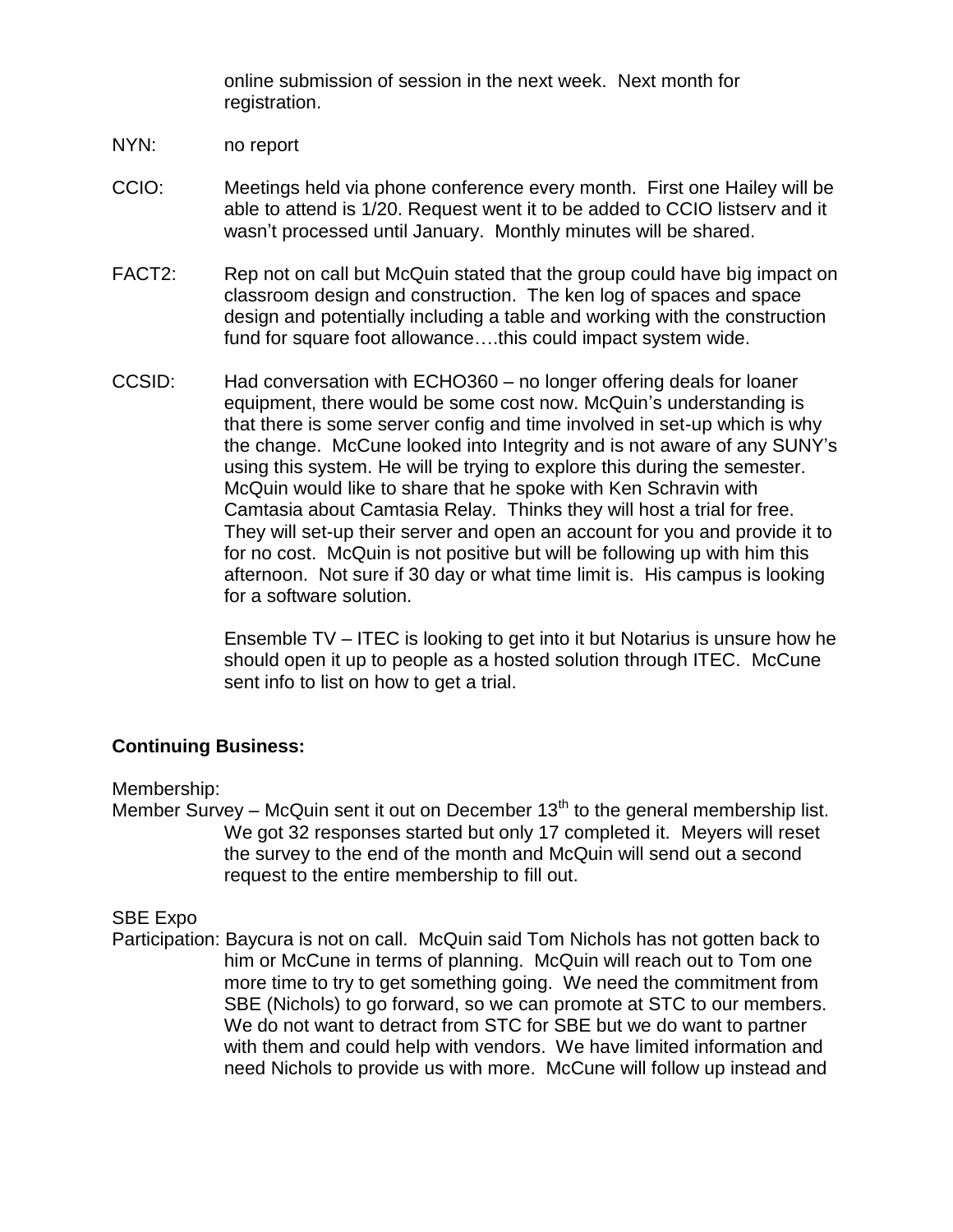act as liaison. Will explore session topics and vendor information and hopefully get something going for this coming SBE.

STC Sessions – Topics and presenters

- **Example 2** Limiting administrative rights to faculty computers More of a COA idea
- Video Walls
- Video over IP
- Class/Lecture Capture
- **Moving To Google email, doc and calendar** More suited to COA
- Creating Collaborative, tech rich spaces.
- Media Storage and management Ensemble, Accordant, FinalCut Server
- Projector specs—shoot out been done in the past, not sure really relevant anymore.
- 3D projectors
- Hermanson? Meyers cannot recall hearing back from Roy specifically. Same old "close to InfoComm" – but has heard from Tim asking about information on STC from a vendor standpoint. Still not sure if Roy will present, but Meyers sent a note to Tim this morning.
- An evolution Analog to Digital Smart Classroom possible panel
- David Stadler Sound and Acoustics Not sure of status of what Anzalone has learned. Believe he is tentatively booked.
- NY Network services and opportunities? Satterly not on call so not sure if he would give an update. We need to make sure that if they are offering a service that they charge a fee for that it does not infringe on possibly vendor/sales pitch.

McCune would like to know if we should recruit one or two speakers from each region. This might be of interest and bring in folks from all regions. Difficulty may be matching speakers with sessions. Meyers suggested that a mandatory regional rep call be planned and session topics be assigned to a region to find speakers. McQuin will reach out to all reps to see if Wednesday morning is convenient for them to meet.

McQuin will speak to SteelCase about possible sponsership of STC. McCune will contact Baycura for Ensemble and Ruoff will contact Snyder. McCune could speak to FinalCut server but thinks that perhaps someone else would have more expertise.

# FROM PRIOR MINUTES:

Media file storage and Management: this was mentioned at STC and could be a possible topic. Media assets are building on campuses and what to do about them and how to manage then are starting to come into focus. Managing the content is something that should be thought about while gathering content but is not necessarily thought of on the fore front.

> Archiving of video: With budget cuts there might not be an archivist to do this – where is there one central repository? As a university there needs to be a strategic plan to do this. What are the solutions? File based work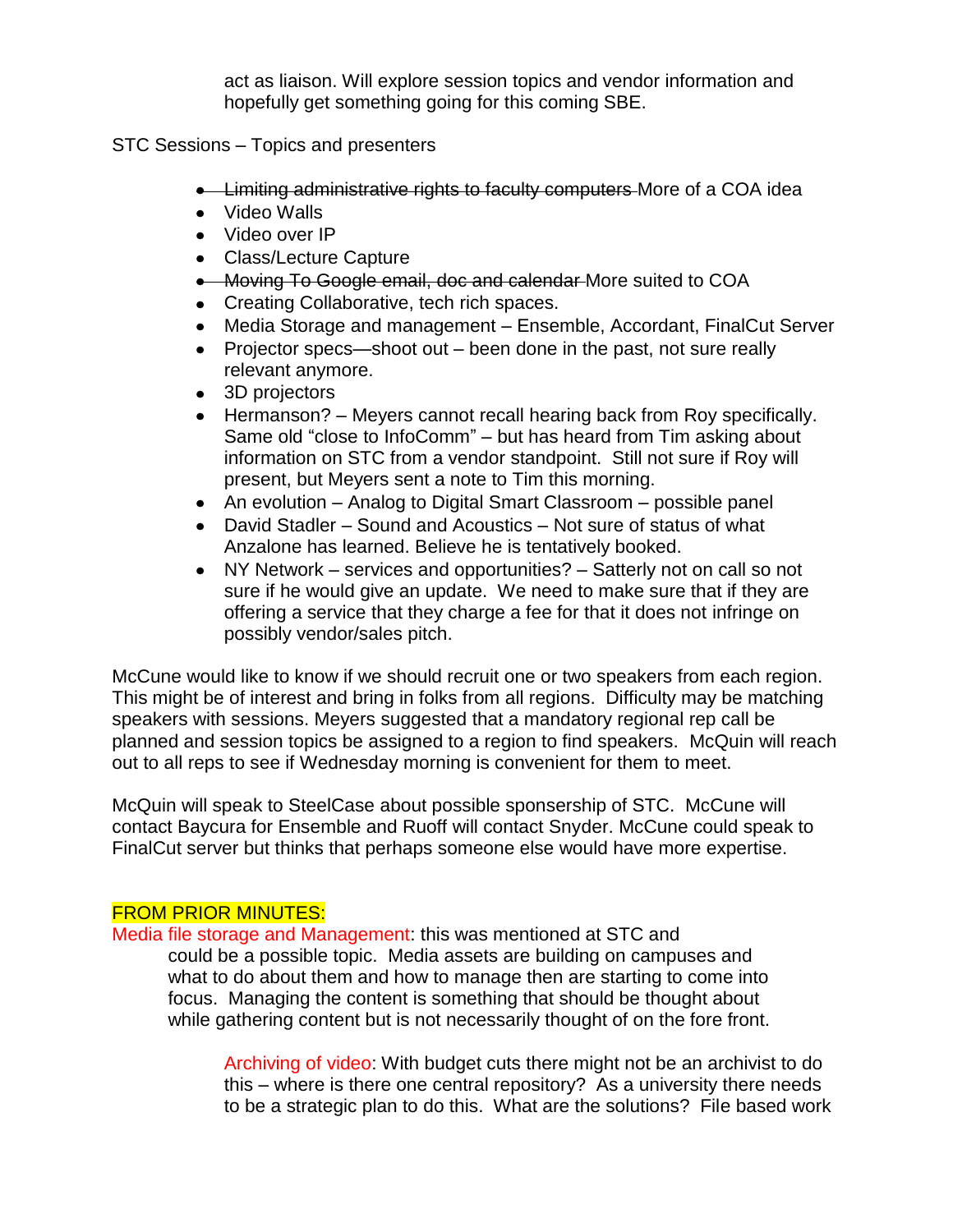flow? Different solutions for different campuses. Perhaps a roundtable session with vendor reps and throughout what their solution offers and then discuss.

Video Walls: Monitors are coming to the end of their life cycles. Trying to see what is out there while engineering people trying to keep production people happy. Monitor walls in control room settings; video walls that are PR related; larger monitors that are split with different displays. Not sure if this would be a broad interest but we should discuss further. Kale Sokolov doing a low end solution to this at HCCC. NYN is hosting curriculum advisory panel at NYN or HCCC on January  $20<sup>th</sup>$ . HVCC has a video wall that no one can remember it being used – who maintains content was discussed.

Classroom Capture – BurstPoint solutions - capture, publish, and distribute video from one platform can manage all video communications activities from a single place, includes digital signage (can add live streaming). Engage them in a presentation with a possible sponsorship. McCune will follow up with them.

Ensemble Video - Enterprise Video Content Management System for organizations that want to manage video content on their own media servers, in their own computing environment. This is a startup from Syracuse and presented at STC three years ago. This is ESF's solution for distributing content and Cortland is going to this solution.

Professor at Fredonia - is researching different media types in a learning environment. 50/50 want the instructor in the video within the powerpoint presentations. This could be a good session so people can evaluate what system they go with (cost savings?).

3D – this may be premature as the consumer market has not settled yet. Not sure if any of us will go to it in the next year or two but discussions could start. This will be a long term planning process. Perhaps Emerging Technologies session. Perhaps Brite or Panasonic could present.

Sound (CCUMC session) – The session was concentrating on what you have to take into account when building a room since sound is usually one of the last things addressed. Emerging sound; Feeling the sound through game peripherals; insulation properties; getting the most from your sound - all encompassing session where EVERYONE could learn. David Stadler, Infrastructure Support Team Lead, Carnegie Mellon University – we may need to have more technical presentations to attract some folks that normally wouldn't attend.

Video over IP – Streaming? To TV? 20% of internet bandwidth is Netflix streaming; could go as high as 90% by 2013. There is a broad issue on